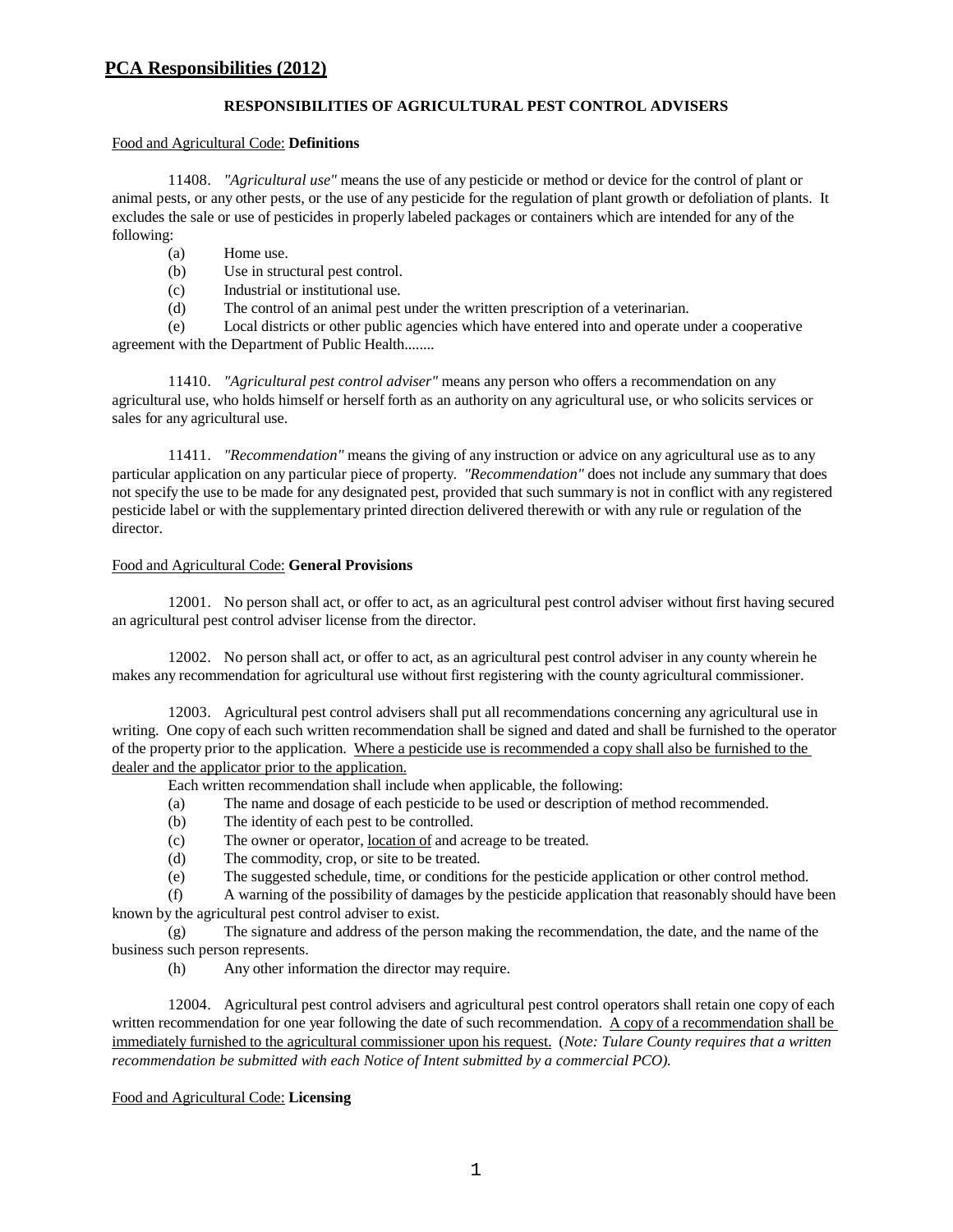12022. Applicants for licensing shall elect to be examined for certification in one or more of the following categories:

- (a) Control of insects, mites, and other invertebrates.
- (b) Control of plant pathogens.
- (c) Control of nematodes.
- (d) Control of vertebrate pests.
- (e) Control of weeds.
- (f) Defoliation.
- (g) Plant growth regulation.

#### Food and Agricultural Code: **Registration**

12031. Each agricultural pest control adviser who makes any recommendation for agricultural use shall register in person with the agricultural commissioner in the county listed in the adviser's address on the license issued .... Registration in any additional county shall be made by mail or in person, at the discretion of the commissioner of the additional county ....

12033. Registration shall be renewed annually by all agricultural pest control advisers.

#### Food and Agricultural Code: **Violations**

12051. It is unlawful for any person to act or offer to act as an agricultural pest control adviser without first having secured an agricultural pest control adviser's license from the director ...

12052. It is unlawful for any person to act or offer to act as an agricultural pest control adviser in any county wherein the adviser makes any recommendation for agricultural use without first registering with the county agricultural commissioner of that county.

12054. It shall be unlawful for any pest control adviser to make recommendations in a category for which he is not certified. (Section 12022)

#### Food and Agricultural Code: **Recommendations and Usage**

12971. No recommendation shall be in conflict with the registered labeling for the product being recommended.

12972. The use of any pesticide by any person shall be in such a manner as to prevent substantial drift to nontarget areas.

12973. The use of any pesticide shall not conflict with labeling ... which is delivered with the pesticide or with any additional limitations applicable to the conditions of any permit issued by the director or commissioner.

#### California Code of Regulations:

#### 6000. **Definitions.**

"Conflict with Labeling" means any deviation from instructions, requirements or prohibitions of pesticide product labeling concerning storage, handling or use except:

- 1) A decrease in dosage rate per unit treated;
- 2) A decrease in the concentration of the mixture applied;
- 3) Application at a frequency less than specified;
- 4) Use to control a target pest not listed on the label, provided the application is to a commodity/site listed on the label and the use of the product against an unnamed pest is not expressly prohibited;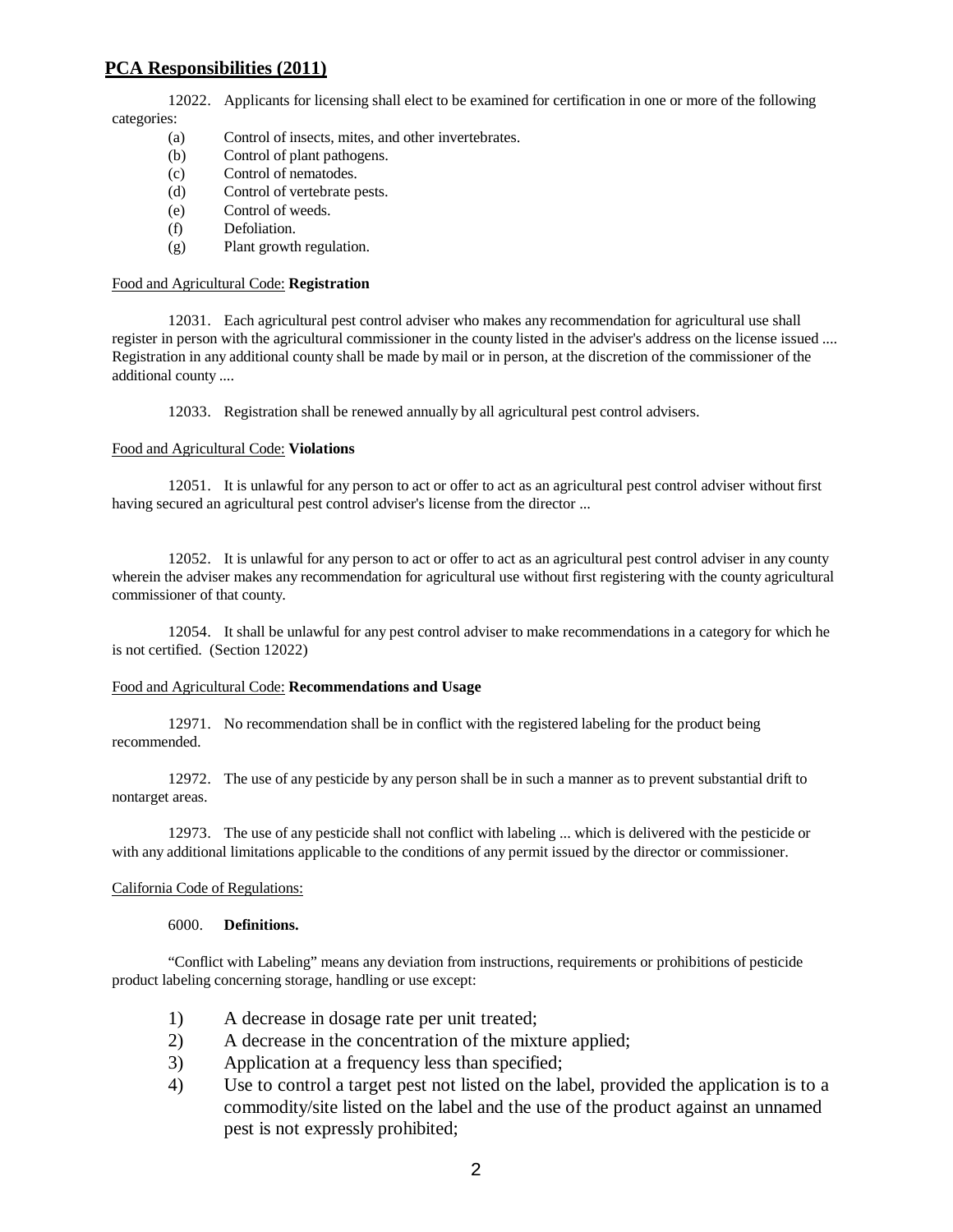- 5) Employing a method of application not prohibited, provided other label directions are followed (i.e.. aerial);
- 6) Mixing with another pesticide or with a fertilizer, unless such mixture is prohibited; or
- 7) An increase in the concentration of the mixture applied, provided it corresponds with the current published UC Pest Management Guidelines of the University of California, which are available from their Statewide Integrated Pest Management Project, One Shields Avenue, Davis, California 95616, or on-line at http://www.ipm.ucdavis.edu.; or
- 8) The use of personal protective equipment consistent with the exceptions and substitutions in section 6738.

*"Home use"* means use in a house hold or its immediate environment.

*"Industrial use"* means use for or in a manufacturing, mining or chemical process or use in the operation of factories, processing plants, and similar sites.

*"Institutional use"* means use within the confines of, or on property necessary for the operation of buildings such as hospitals, schools, libraries, auditoriums and office complexes.

*"Feasible"* means capable of being accomplished in a successful manner, within a reasonable period of time, taking into account economic, environmental, social, and technological factors.

*"Feasible alternatives"* means other chemical or non-chemical procedures which can reasonably accomplish the same pest control function with comparable effectiveness and reliability, taking into account economic, environmental, social, and technological factors and timeliness of control.

*"Feasible mitigation measure"* means a condition attached to the approval of an activity which if implemented would substantially reduce any adverse impact, taking into account economic, environmental, social, and technological factors and timeliness of control.

*"Authorized representative"* means an employee of the person responsible for making decisions regarding the general operation of the property or a licensed pest control adviser who has written authorization from such person to act on his or her behalf.

*"Ground water protection area"(GWPA)* means an area of land that has been determined to be vulnerable to the movement of pesticides to ground water, as identified in the Department of Pesticide Regulation document EH03-05 (Est. 8/03).

# 6426. **Alternatives and Mitigation Measures.**

(a) Each licensed agricultural pest control adviser and grower, when determining if and when to use a pesticide that requires a permit, shall consider, and if feasible, adopt any reasonable, effective and practical mitigation measure or use any feasible alternative which would substantially lessen any significant adverse impact on the environment.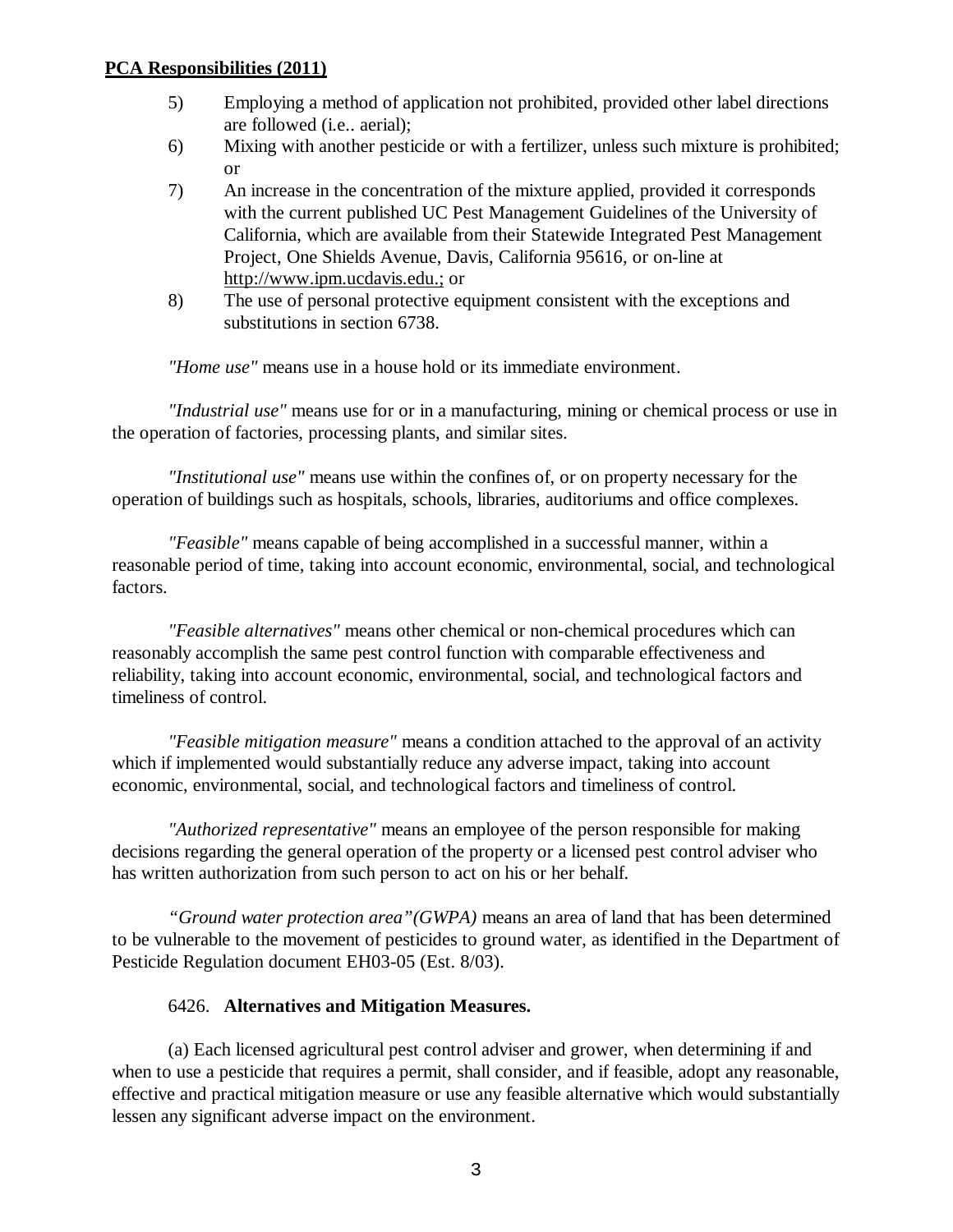(b) Each licensed agricultural pest control operator shall have available a copy of a written recommendation covering each agricultural use application of a pesticide that requires a permit, and operate in accordance with a pesticide permit issued by the commissioner. The standards for such recommendations are established in Section 6556.

## 6556. **Recommendations.**

In addition to the requirements of Section 12003 of the Food and Agricultural Code, each recommendation shall include:

(a) Total acreage or units to be treated;

(b) Concentration and volume per acre or other units;

(c) Worker re-entry interval, if one has been established; preharvest or preslaughter interval; and label restrictions on use or disposition of the treated commodity, by-products or treated area.

(d) Criteria used for determining the need for the recommended treatment; and

(e) Certification that alternatives and mitigation measures that would substantially lessen any significant adverse impact on the environment have been considered and, if feasible, adopted.

In addition, the recommendation shall designate the pest by accepted common name.

# 6564. **Appropriate Products.**

All persons engaged in business as licensed pesticide dealers shall:

(a) Sell or deliver a pesticide for which a recommendation has been provided to him or written by any person employed by him only when the pesticide labeling corresponds to the recommendation; and

(b) Not knowingly sell or deliver a pesticide for a use not shown in the labeling, or when any condition of use shown in the labeling cannot be complied with.

# **GENERAL POLICIES**

## A. Applicators Who Follow Faulty Recommendations

According to Sections 12971 and 12973 of the FAC both the applicator and the person making the recommendation (adviser) are clearly in violation when an applicator applies a pesticide in accordance with a recommendation that is in conflict with approved labeling. Disciplinary action will be taken against both parties for use and recommendation in conflict with approved pesticide labeling.

The adviser is responsible for certain judgment factors in a recommendation just as the applicator is responsible for the condition of his equipment and weather conditions during the application. Each is responsible for complying with the label.

## B. Agricultural Pest Control Recommendations

Agricultural pest control recommendations must be in writing, including those made by persons exempt from licensing. Each written recommendation shall include: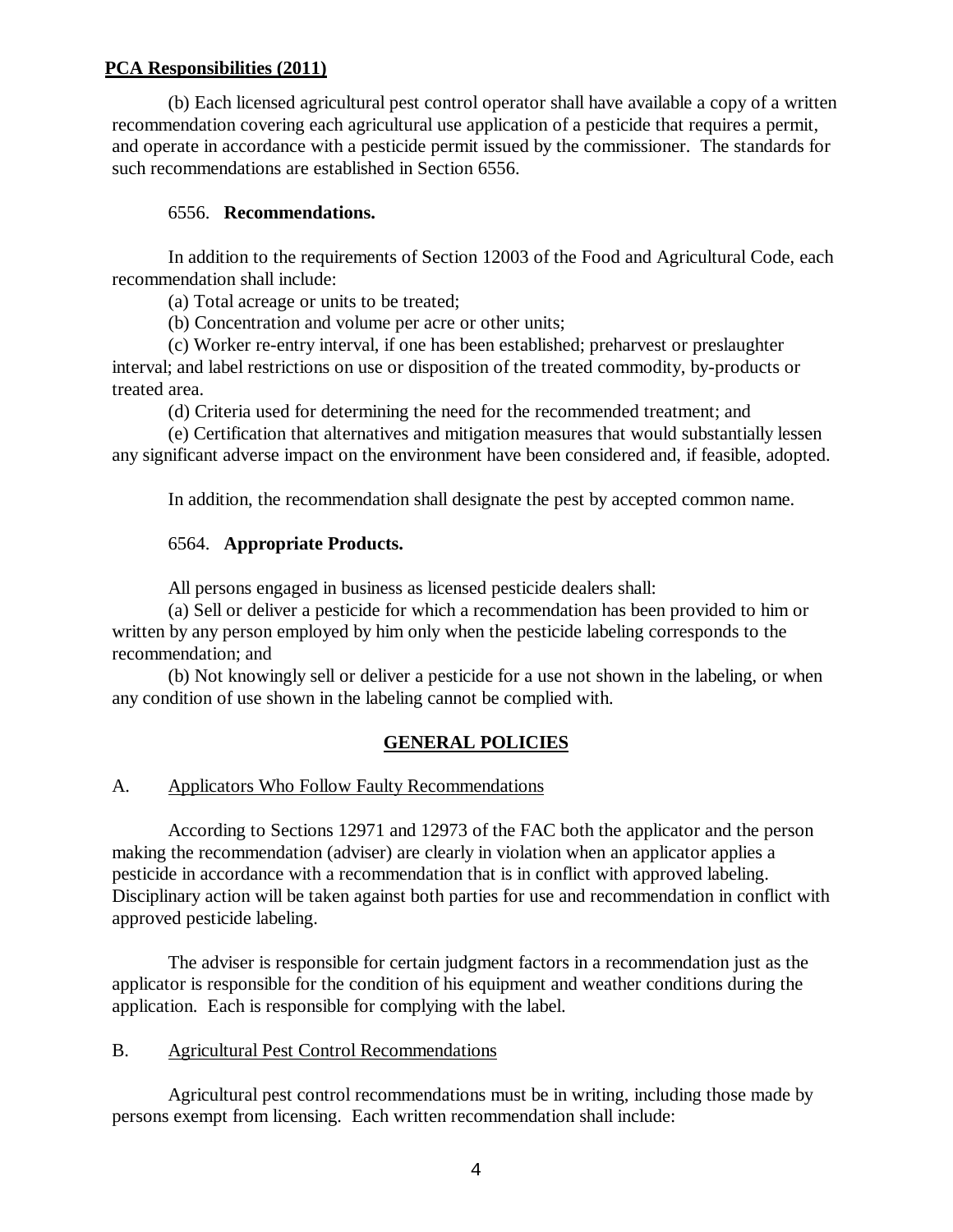a. *Known Hazards.* Each pest control recommendation must include, when applicable, a warning of the possibility of damages by the pesticide application that should have reasonably been known to exist at the time the recommendation was made.

This requirement is designed to ensure that applications are made only under suitable conditions by alerting the applicator to hazards so that precautions may be taken to eliminate or minimize the hazard(s). Also, it serves to remind the adviser of this important consideration that should influence pest management decisions. Advisers are responsible for familiarizing themselves with the area surrounding the intended application site. **When a condition is known to exist that could result in damage, advisers must include it in their written recommendations.**

Examples of situations that could result in damage from pesticide applications are apiaries located within or adjacent to an intended treatment area; bodies of water (including water return systems); buildings including residences, businesses, schools, etc.; domestic animals or livestock; wildlife nesting and grazing areas; and livestock feeds including silage or baled or cubed forages.

If the recommendation is for a groundwater protection pesticide for an application inside a GWPA, the recommendation shall include that the application follow the management practices selected on the permit conditions.

The attachment of the label to written recommendation would be acceptable only if the adviser makes reference to specific warning statements on the recommendation, for example: "NOTE THE WARNING STATEMENTS: #1, #2 and #3 highlighted on the attached label" and how those statements relate to this specific application. If a xeroxed copy of this label is used, it must be readable.

A more effective way to meet this requirement would be for the adviser to revise his recommendation form to include typical warning statements. When the recommendation is written, the advisor can check off the appropriate warning statement and state how it applies to this specific application.

b. *Reentry Intervals.* Written recommendations must include worker reentry intervals required by regulation or labeling.

c. *Preharvest Intervals and Crop Rotation or Disposition.* Written recommendation must include any preharvest intervals and crop rotation, or disposition requirements listed on the label. This may be accomplished in several ways: (1) transcribing these requirements directly onto the written recommendation; (2) referencing the pesticide label and attaching a copy of the label with the appropriate statements highlighted; (3) attaching a supplementary sheet listing the appropriate restrictions; and (4) delivering to both the grower and the Agricultural Pest Control Business (PCO) at the beginning of the season, a listing of each pesticide to be recommended together with the appropriate crop disposition and plantback restrictions. Each written recommendation for these material must reference the listing for that pesticide.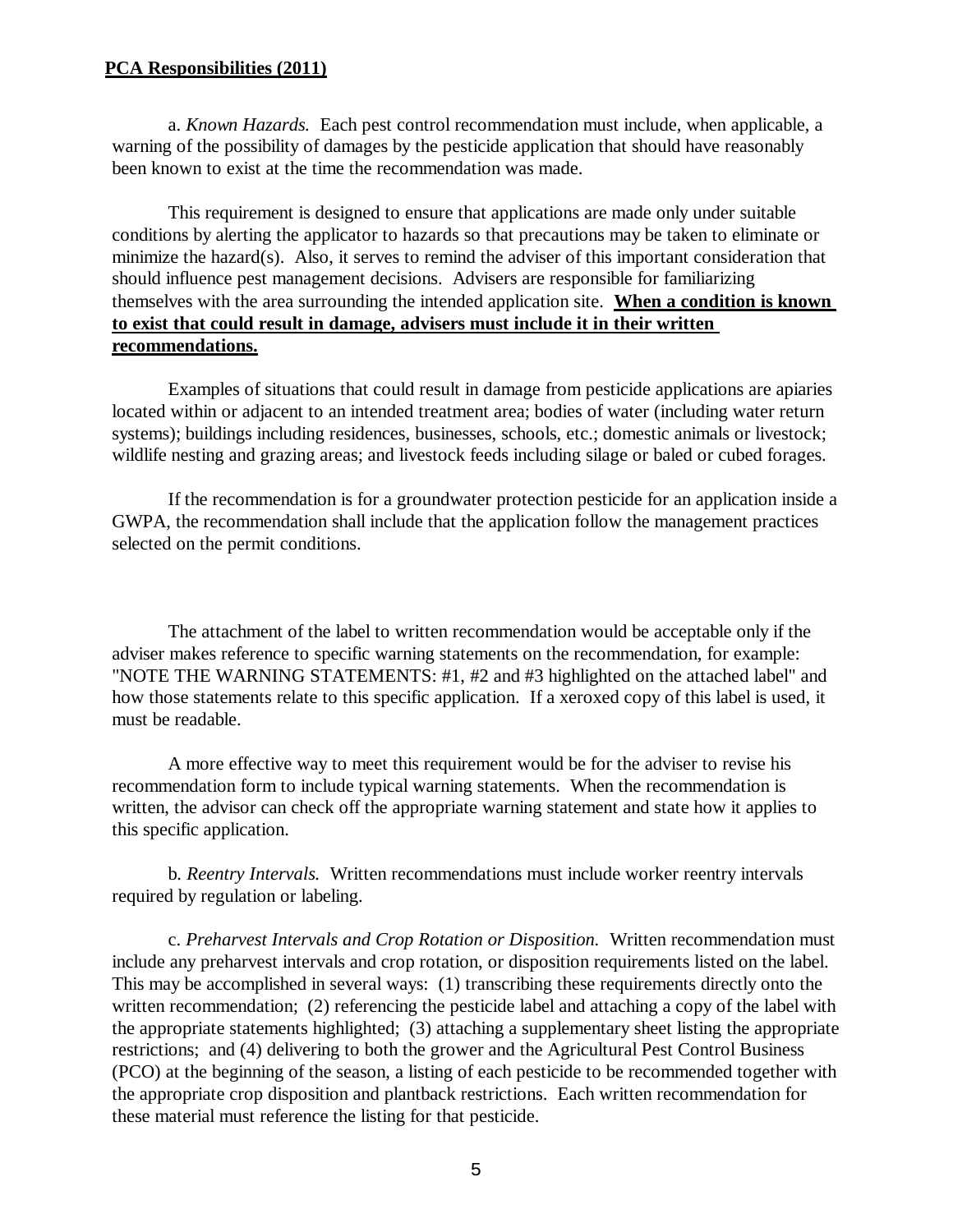It is the responsibility of the Pest Control Adviser to assure that each recommendation clearly includes any crop disposition or plant back restrictions incurred by use of that pesticide. As with known hazards, the adviser may want to revise his recommendation form to include crop rotation and disposition requirements.

d. *Certification of Criteria, Mitigation and Alternatives.* The recommendation must state how the adviser came to the decision that treatment was necessary. Pest count, history of infection in the area, preventative measure, etc., are some of the criteria that may indicate the need to treat. The recommendation must also have a certification that alternatives were considered and that mitigation measure have been considered and those that were found feasible have been adopted.

e. *Name and Address of Adviser.* The adviser's address could be the one designated on the license or his employer's address. When the employer has several branch locations printed on the written recommendation form, the address at which the adviser may be contacted must be indicated.

f. *Distribution of Copies of Recommendations.* The grower has the final decision of whether or not to implement a pesticide application resulting from a written recommendation. Therefore, a signed and dated copy of each agricultural use recommendation must be furnished to the grower prior to the application (soon enough to use the recommendation to make treatment decisions). A copy of each recommendation, including the use of a pesticide, must also be furnished to the dealer and the applicator in sufficient time to allow compliance with Section 6566, but at no time later than the time of the delivery of the pesticide. Copies for the dealer and applicator, if they are unknown, shall be delivered to the grower with his copy.

Section 6426(b) requires that a PCO have available a written recommendation covering each agricultural use of a restricted material. It is the responsibility of the adviser or grower, depending upon who made the recommendation, to supply the PCO with the written recommendation. All copies must be in the hands of the grower and PCO before the application.

g. *Location Requirement on Written Recommendations.* Some pest control advisers have used Site Identification Numbers, as listed on restricted materials permits and Operator Identification Numbers, to identify the location to be treated. Using Site Identification Numbers for this purpose does not satisfy the location requirement for agricultural pest control recommendations. The recommendation should stand alone and provide enough information to accurately identify the location to be treated without additional documentation.

## C. Section 18 – Conflict with Directions

Section 18s are exemptions from labeling and, therefore, are not allowed the deviations from label requirements granted in 3 CCR Section 6000 (Conflict with Labeling). Any deviation from a Section 18 would be considered a violation of permit conditions under FAC Section 12973. A pesticide must be used in compliance with all Section 18 requirements, including rate,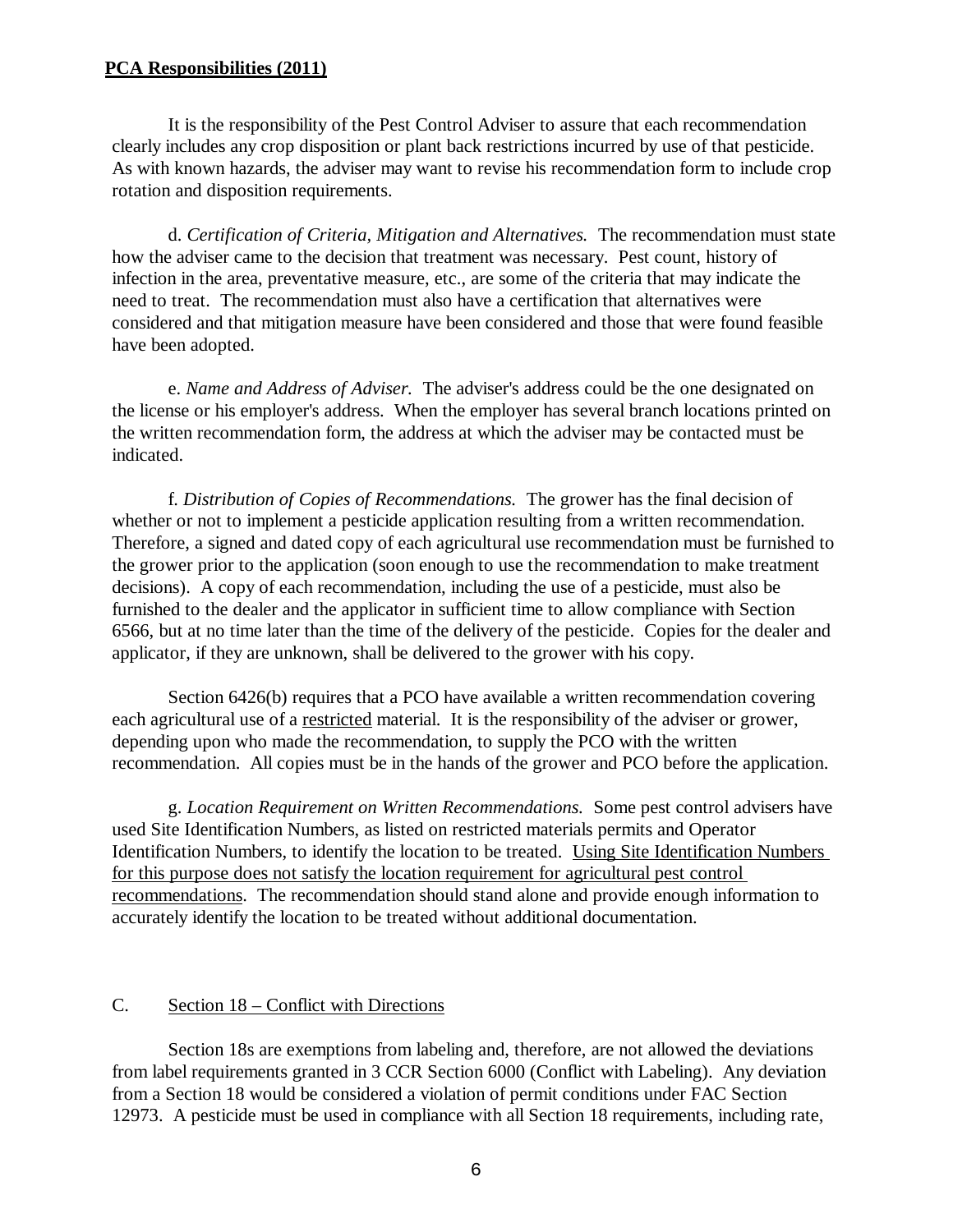concentration, methods, timing and target pest.

## D. Cotton Defoliation

*Different from previous policy, PCA's are no longer asked to place "Meets restrictions for cotton defoliation"on their recommendation. If you are writing a recommendation for one of the defoliants (Def, Folex or Paraquat), it is assumed that the field you are writing the recommendation for meets the restrictions stated below unless specific warning is on the recommendation that the applicator would be violating cotton defoliation restrictions.* 

## **Pest Control Advisors making written recommendations contrary to following restrictions will be in violation of FAC Section 12003(f) and CCR Section 6556(e).**

# Restrictions for Cotton Defoliation

- 1. Applications of "DEF", "Folex" and paraquat shall not in any case be made within 1/8 mile of any school.
- 2. Applications of paraquat shall not be made within 1/8 mile any area zoned as residential, or area designated by the Commissioner as inhabited residential.
- 3. Applications of "DEF" or "Folex" shall not be made within 1/2 mile of any area zoned as residential, or area designation by the Commissioner as inhabited residential. Applications of "DEF" or "Folex" shall not be made within 1/2 mile of any school due to be in session within 24 hours.

*Inhabited residential areas designated by the Commissioner* include, but are not limited to, the following: 3 or more houses on 2 or less acres per house that are contiguous; hospitals, rest homes, highway rest areas, parks, labor camps, businesses and churches when occupied or due to be occupied within 24 hours. Also included are dairies with 3 or more houses.